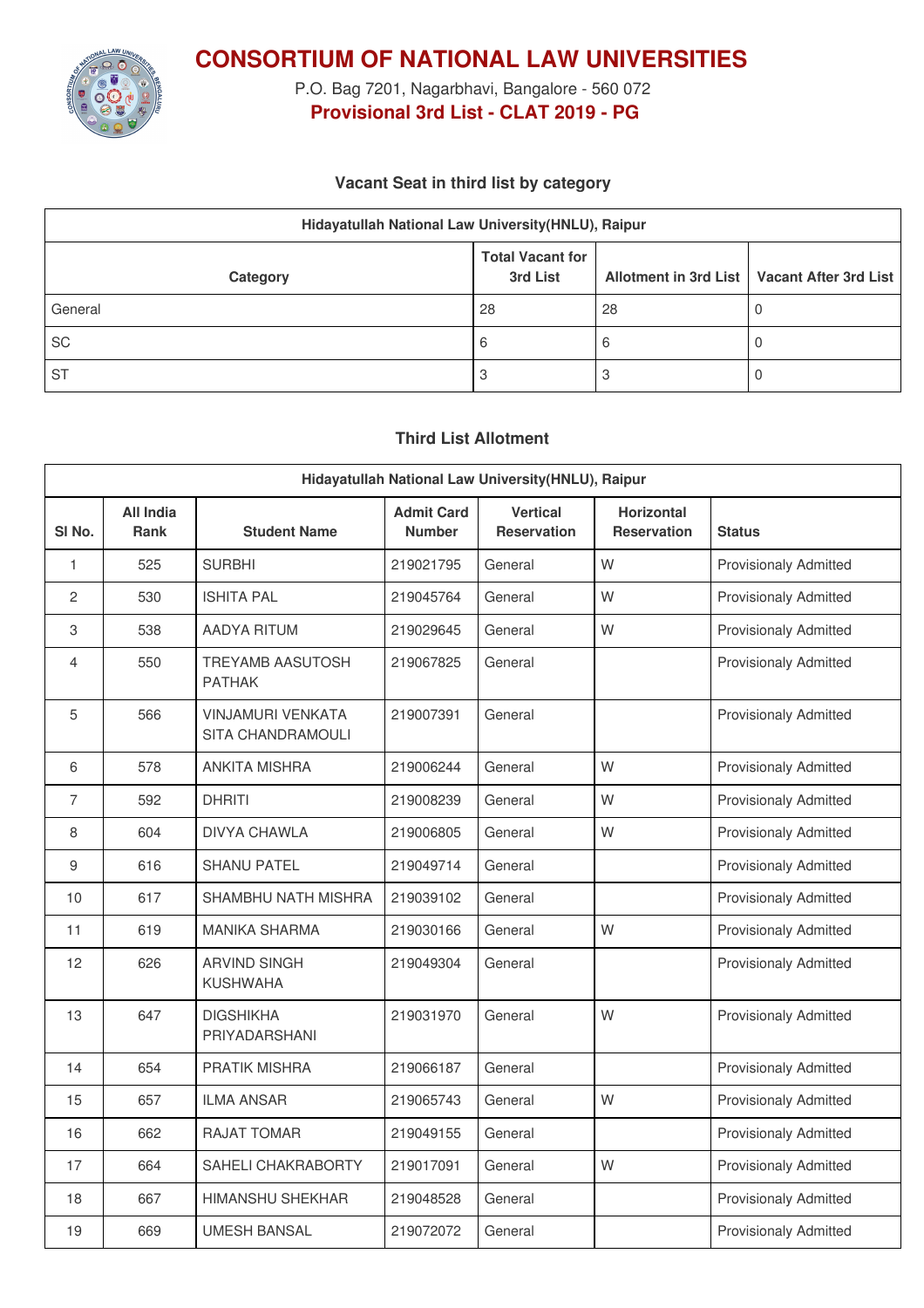| Hidayatullah National Law University(HNLU), Raipur |                          |                                          |                                    |                                       |                                         |                              |
|----------------------------------------------------|--------------------------|------------------------------------------|------------------------------------|---------------------------------------|-----------------------------------------|------------------------------|
| SI <sub>No.</sub>                                  | <b>All India</b><br>Rank | <b>Student Name</b>                      | <b>Admit Card</b><br><b>Number</b> | <b>Vertical</b><br><b>Reservation</b> | <b>Horizontal</b><br><b>Reservation</b> | <b>Status</b>                |
| 20                                                 | 671                      | GOPESH KHANDELWAL                        | 219009454                          | General                               |                                         | <b>Provisionaly Admitted</b> |
| 21                                                 | 672                      | <b>JAINAB</b>                            | 219022143                          | General                               | W                                       | <b>Provisionaly Admitted</b> |
| 22                                                 | 676                      | KRISHNA PRAKASH JENA                     | 219071601                          | General                               |                                         | <b>Provisionaly Admitted</b> |
| 23                                                 | 677                      | <b>EESHA BHARGAVA</b>                    | 219036350                          | General                               | W                                       | <b>Provisionaly Admitted</b> |
| 24                                                 | 678                      | <b>ASHISH KUMAR SINGH</b>                | 219005484                          | General                               |                                         | <b>Provisionaly Admitted</b> |
| 25                                                 | 679                      | KHULESH SAHU                             | 219008467                          | General                               |                                         | <b>Provisionaly Admitted</b> |
| 26                                                 | 680                      | SHASHANK KUMAR DEY                       | 219005853                          | General                               |                                         | <b>Provisionaly Admitted</b> |
| 27                                                 | 2414                     | <b>UMANG KAYAL</b>                       | 219034974                          | <b>SC</b>                             | W                                       | <b>Provisionaly Admitted</b> |
| 28                                                 | 2420                     | SHYAM KISHOR MAURYA                      | 219041410                          | <b>SC</b>                             |                                         | <b>Provisionaly Admitted</b> |
| 29                                                 | 2438                     | <b>SUPRIYA</b>                           | 219052333                          | <b>SC</b>                             | W                                       | <b>Provisionaly Admitted</b> |
| 30                                                 | 2461                     | <b>TEJINDER SINGH</b>                    | 219018535                          | <b>SC</b>                             |                                         | <b>Provisionaly Admitted</b> |
| 31                                                 | 2512                     | SANJAYA KUMAR SETHI                      | 219005497                          | SC                                    |                                         | <b>Provisionaly Admitted</b> |
| 32                                                 | 2540                     | <b>SURYAKANT</b>                         | 219045890                          | <b>SC</b>                             |                                         | <b>Provisionaly Admitted</b> |
| 33                                                 | 4262                     | <b>B DAVID BUKHAIU</b>                   | 219074443                          | <b>ST</b>                             |                                         | <b>Provisionaly Admitted</b> |
| 34                                                 | 4330                     | PRATIMA MOTILAL<br><b>PRATIHAR</b>       | 219039917                          | <b>ST</b>                             | W                                       | <b>Provisionaly Admitted</b> |
| 35                                                 | 4377                     | ERICA SONALI EKKA                        | 219012854                          | <b>ST</b>                             | W                                       | <b>Provisionaly Admitted</b> |
| 36                                                 | 5486                     | <b>IYER ABHINAYA</b><br>SIVARAMAKRISHNAN | 219066302                          | General                               | PWD <sup>*</sup> , W                    | <b>Provisionaly Admitted</b> |
| 37                                                 | 5616                     | <b>VIJAY RAJ SINGH</b><br>CHOUHAN        | 219071886                          | General                               | PWD <sup>*</sup>                        | <b>Provisionaly Admitted</b> |

### **First and Second List Seat Allotted**

# **Status of provisionally admitted students in the second list - PG**

| Hidayatullah National Law University (HNLU), Raipur |                          |                                       |                                    |                                       |                                         |                              |
|-----------------------------------------------------|--------------------------|---------------------------------------|------------------------------------|---------------------------------------|-----------------------------------------|------------------------------|
| SI No.                                              | All India<br><b>Rank</b> | <b>Student Name</b>                   | <b>Admit Card</b><br><b>Number</b> | <b>Vertical</b><br><b>Reservation</b> | <b>Horizontal</b><br><b>Reservation</b> | <b>Provisionaly Admitted</b> |
|                                                     | 226                      | CHHAYA SIKARWAR                       | 219032222                          | General                               | W                                       | <b>First List</b>            |
| 2                                                   | 231                      | <b>SURBHI GOYAL</b>                   | 219016236                          | General                               | W                                       | <b>First List</b>            |
| 3                                                   | 270                      | <b>SHUBHAM KUMAR</b><br><b>THAKUR</b> | 219047511                          | General                               |                                         | <b>First List</b>            |
| 4                                                   | 348                      | SHWETA JANGHU                         | 219007401                          | General                               | W                                       | Second List                  |
| 5                                                   | 375                      | SHREYA BAJPAI                         | 219040558                          | General                               | W                                       | Second List                  |
| 6                                                   | 419                      | <b>ASHISH TIWARI</b>                  | 219062053                          | General                               |                                         | Second List                  |
| 7                                                   | 504                      | <b>ABHISHEK BHATT</b>                 | 219073807                          | General                               |                                         | Second List                  |